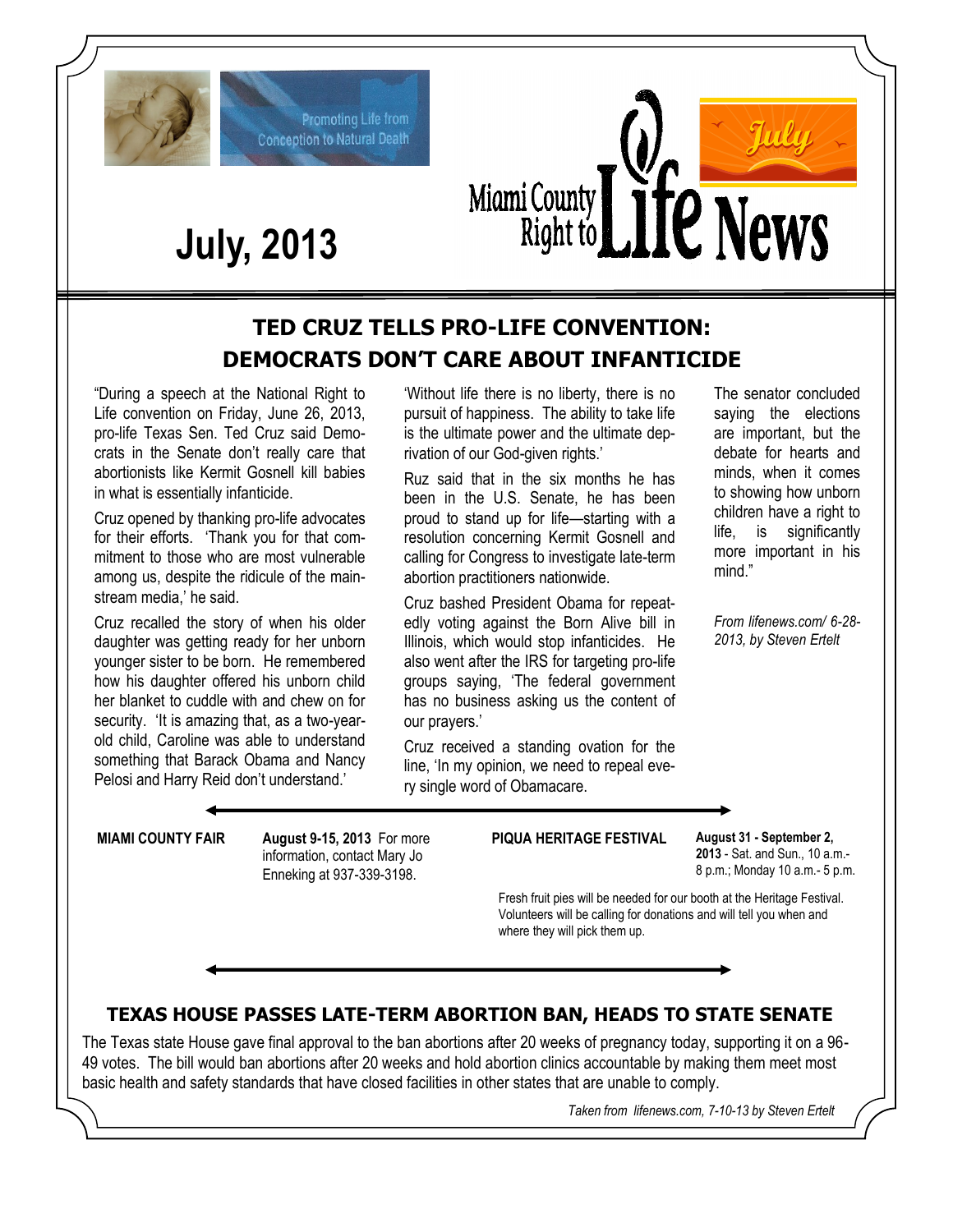### **MCPLEF LAUNCHES PARENTING EDUCATION PROGRAM IN CENTER FOR LIFE**

In June, 2013, the Miami County Pro-Life Educational Foundation launched the *Healthy Moms Healthy Babies* videobased parenting education program at the Miami County Center for Life in Troy. The program is geared toward low-income pregnant women in Miami County who are committed to making healthy life changes. In viewing two videos and discussing the content with a facilitator, participants will learn how their behaviors impact their growing child; they will also discover positive parenting techniques that will help them rear a physically, mentally and emotionally healthy child. Upon completion of the program, moms will receive either a new crib and mattress or a new portable crib with crib sheet. Our goal is to continue the program for at least two years. The largest expense of the program is crib cost with portable crib sets \$58 each and traditional crib sets \$104 each. If you would like to financially sponsor the *Healthy Moms Healthy Babies* program, please send your tax-deductible donation to:

#### **MCPLEF**

#### **Attn: Healthy Moms Healthy Babies Program**

**P.O. Box 583**

**Troy, OH 45373**

Your contribution of any amount would greatly help MCPLEF reach its goal. In return for your generosity, MCPLEF will announce your support in their bi-monthly newsletter. If you have any questions or need further information, please feel free to contact Dave Enneking via email at denneking1@woh.rr.com or visit our website at [www.MiamiCountyRighttoLife.org.](http://www.MiamiCountyRighttoLife.org)

### **FEDERAL JUDGE BLOCKS WISCONSIN PRO-LIFE LAW: WOULD HAVE SHUT DOWN HALF OF STATE'S ABORTION CLINICS**

"A federal judge has halted the implementation of a new abortion restriction that was signed into law by Gov. Scott Walker only a few days ago.

Planned Parenthood and Affiliated Medical Services filed suit against the new law on Friday, complaining that a requirement that abortionists have admitting privileges at a local hospital constitutes an unconstitutional 'undue burden' for women seeking abortions.

The groups cited four obstacles the law would create to abortion access in the state: the closure of half of the states' abortion clinics; the loss of abortions after 19 weeks; the reduction of access to abortions in facilities that remain open and the fact the women would have to drive greater distances to procure abortions.

Planned Parenthood and AMS admit that most of their abortionists in Wisconsin do not have admitting privileges and alleged that because of the speed with which the legislation was passed, they were only able to initiate the process of reaching out to local hospitals before it went into effect. They also said they may not ever be able to get the required privileges.

U. S. District Judge William M. Conley sided with plaintiffs, issuing a temporary restraining order against Act 37 until the bill is evaluated by the court in a hearing scheduled for July 17.

Susan Armacost, Legislative Director of Wisconsin Right to Life, disagrees, saying the provision is necessary to protect women's health. "Currently, when a woman experiences hemorrhaging or other life threatening complications after an abortion in Wisconsin, the clinic puts her in an ambulance and sends her to a hospital alone where she is left to her own devices to explain her medical issues to the emergency room staff," she said. 'The abortionist who performed the abortion is nowhere to be seen. This deplorable situation must change.'"

*Taken from LifeSiteNews.com, 7-10-13 by Johanna Dasteel*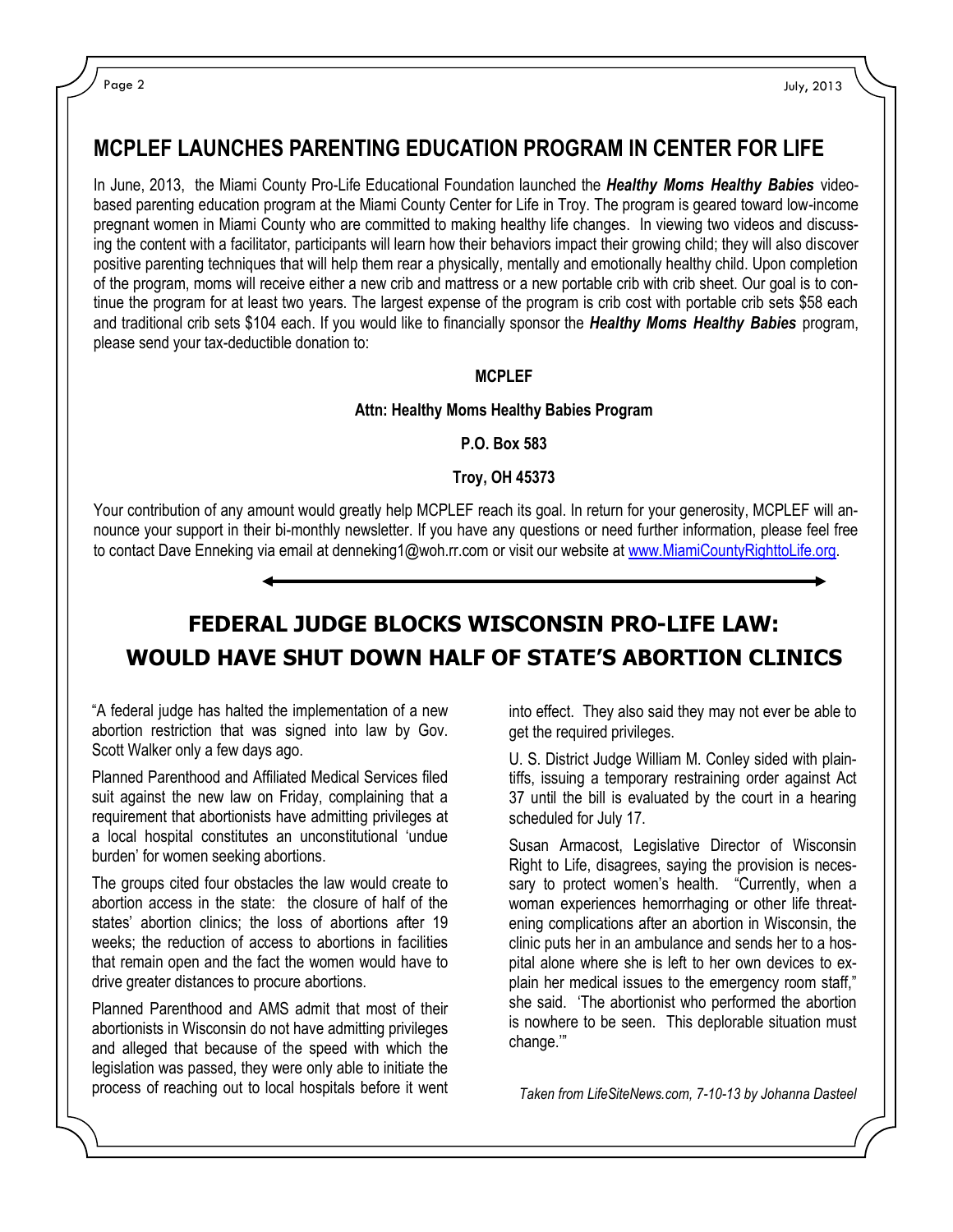## **RICK SANTORUM TO RECEIVE PRO-LIFE STUDENT GROUP'S TOP AWARD**

Students for Life of America is proud to announce that Senator and Mrs. Rick Santorum will receive the 2013 William Wilberforce Leadership Award at the 6th Annual SFLA Summer Social. The event will take place between 6:30-8:30p.m. on Thursday, July 25, 2013.

"We are proud to bestow Rick and Karen Santorum with the 2013 William Wilberforce Leadership Award, named for the British social justice and human rights activist who led the fight to abolish the slave trade and was successful in helping to end slavery in Great Britain," said SFLA President Kristan Hawkins. "They are two pro-life leaders who, like Wilberforce, have worked tirelessly to create and uphold laws that will eventually abolish the greatest human rights threat our nation faces, abortion."

*Taken from lifenews.com, 6-26-13, by Steven Ertelt*

# **SUPREME COURT WILL DETERMINE IF PRO-LIFERS HAVE FREE SPEECH AT ABORTION CLINICS**

"The U. S. Supreme court agreed on Wednesday, June 24, to take a case out of Massachusetts where an abortion law was taken to court because it tramples on the free speech rights of pro-life advocates.

The Massachusetts statute prevents pro-life advocates from exercising their free speech rights to protest and present abortion alternative information to people outside abortion facilities. The law creates a 35 foot fixed buffer zone around the driveways and entrances of abortion clinics. That prevents pro-life people from offering literature to or talking to women considering abortions and providing them with better alternatives. The lawsuit was brought by seven residents who regularly engage in pro-life sidewalk counseling outside abortion clinics. They filed suit in April, 2008, claiming violation of their free speech rights, free association, due process and equal protection rights granted under the First Amendment.

In August 2008, U. S. District Judge Joseph L. Tauro ruled on the first challenge, upholding the law itself. The plaintiffs appealed and the First U.S. Circuit Court of Appeals also upheld it. The U. S. Supreme Court declined to take up the case at that time. Tauro held a bench trial in August, 2011 on the challenge to the law as applied.

Anne Fox of Massachusetts Citizens for Life emailed Life News in response.

We've just received word the Supreme Court will hear the case on the MA Buffer Zone. We know it is outrageous because it applies to only one kind of facility and to only some of the people there, that other jurisdictions have found it unconstitutional, that it is an infringement of the First Amendment, etc., so we have an excellent chance to win," she said.

Fox previously told LifeNews, "Unfortunately, it has become common in this country for laws to apply differently when they have to do with abortion. The idea that people cannot express their views within a 35' radius (a circle with a 7' diameter) of an abortion facility is un-American. It is also ludicrous. Given the huge size of the zone, people have been approached by the police for engaging in activities on their own properties, which happen to be next door to abortion facilities. This happened recently in Worcester," she said.

*Taken from lifenews.com, 6-24-13,by Steven Ertelt.*